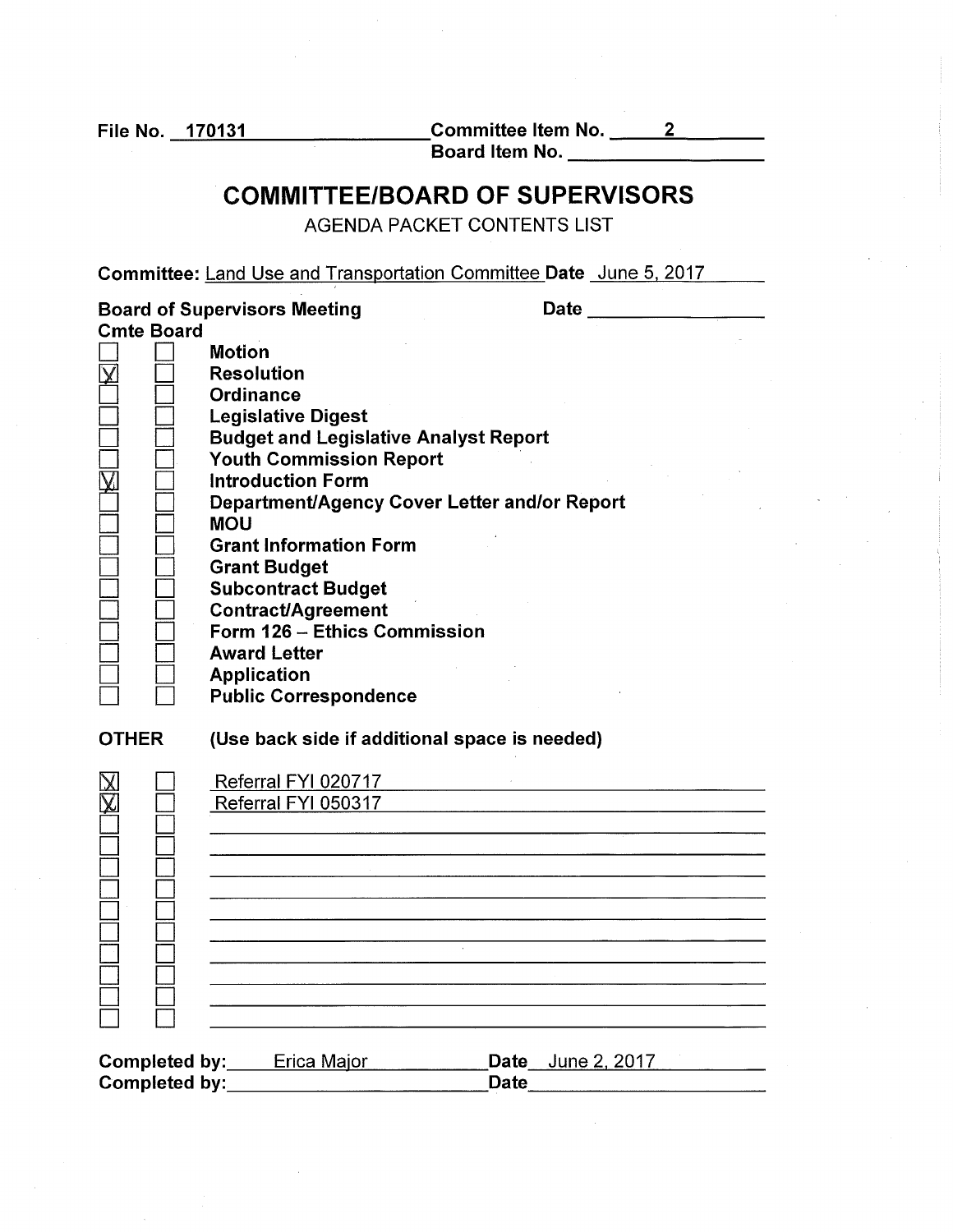#### FILE NO. 170131

# SUBSTITUTED<br>4/25/2017

2 7 25

1 **I**I [Establishment of Compton's Transgender Cultural District]

3 Resolution establishing the Compton's Transgender Cultural District with the 4 intent of commemorating historical sites, preserving existing spaces, and  $5$  ||planning for vibrant communities that are Transgender, Gender-variant, Intersex,  $6$  ||Lesbian, Gay, and Bisexual affirming.

8 WHEREAS, The Board of Supervisors intends *to* establish the Compton's 9 **Transgender Cultural District ("District")**, whose boundaries are defined as the north 10 side of Market Street between Taylor Street and Jones Street, *to* the south side of Ellis 11 Street between Mason Street and Taylor Street, and the north side of Ellis Street 12 **between Taylor Street and Jones Street as well as the 6th Street corridor (on both** 13 Sides) between Market Street and Howard Street; and

14 WHEREAS, The National Park Service LGBTQ Initiative recognized multiple 15 sites in the Compton's Transgender Cultural District as having significant historical 16 value including 101 Taylor, the site of the Compton's Cafeteria Riots in August 1966, 17 || "one of the earliest examples of Transgender push back against police repression," and 18 **Marking the beginning of a nationwide Transgender, Gender-variant, Intersex, Lesbian,** 19 Gay, and Bisexual (TGILGB) civil rights movement; and

20 WHEREAS, In 2015, the Planning Department issued the LGBTQ Historic 21 Context Statement ("Statement") describing and uncovering the rich and multi-layered 22 **TGILGB** history of the Tenderloin and Mid-Market area; and

23 | WHEREAS, The Statement described the first Gay affirming march in San 24 |Francisco, known as Gay Freedom Day Parade, walked down Polk Street, in 1970, and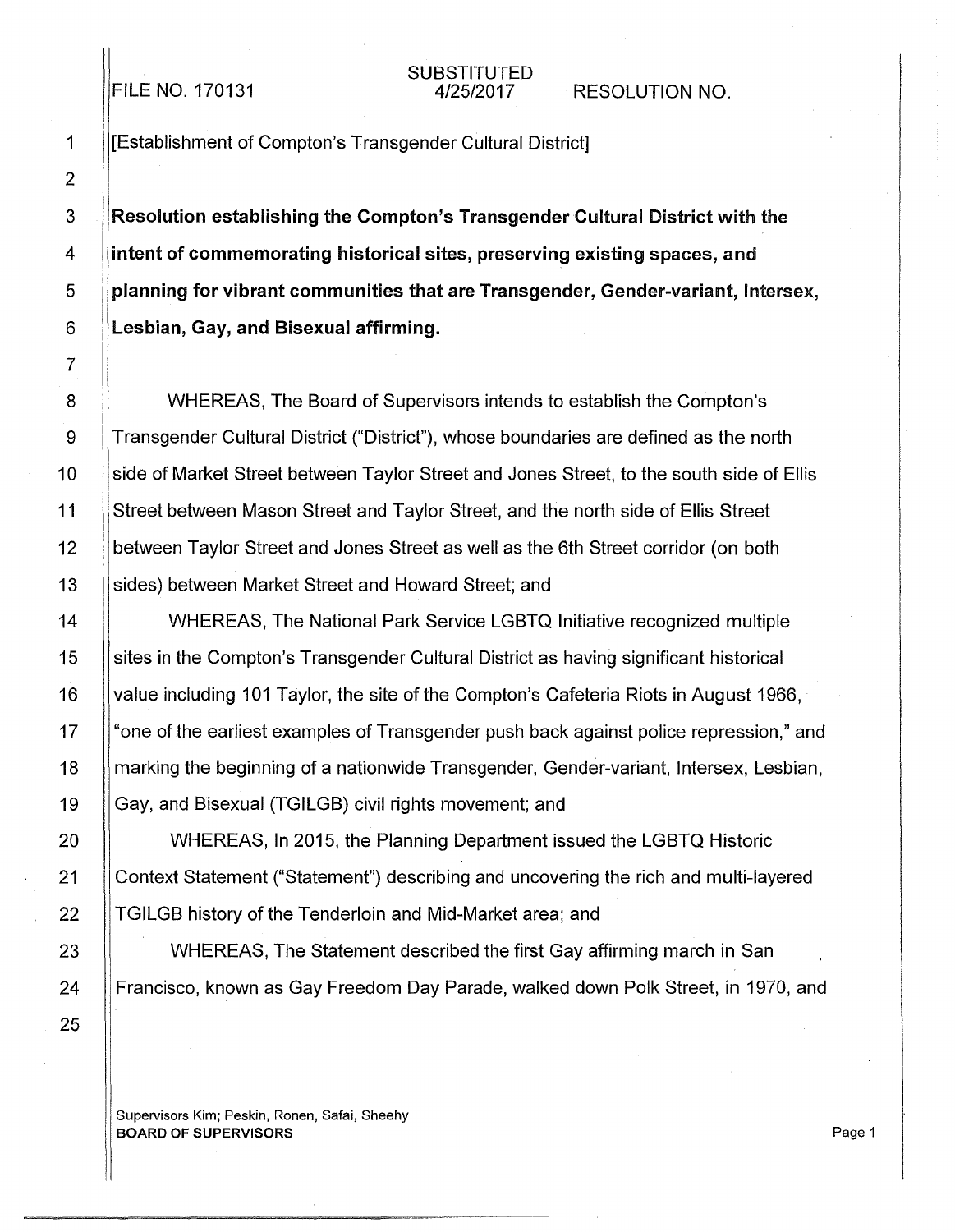1 | the latest incarnation, the San Francisco Pride Celebration, currently marches down 2 Market Street, through parts of the District; and

25

3 WHEREAS, The Statement outlined the rich history of the Tenderloin and Mid-4 Market area including having been the site of some of the first lectures on 5 homosexuality by anarchist Emma Goldman in 1899 at 117 Turk Street; the first and 6 **liargest public gathering of Lesbians at the Hotel Whitcomb at 1231 Market Street; and** 7 H the first public discussion on parenting for both gay men and lesbians at Glide Memorial 8 Church at 441 Ellis Street in 1966; and

. 9 WHEREAS, The TGILGB community has frequently relied on night-life spaces as 10 (the centers of community-building and the Tenderloin and Mid-Market area have been 11 | the hub of gay nightlife from the 1920s to the present, and these past and present 12 Spaces of theaters, bars, cafes, and clubs include: The Old Crow at 962 Market Street; 13 Silver Rail at 974 Market Street; Gangway at 841 Larkin Street; Aunt Charlie's at 133 14 ||Turk Street; Tait's Café at 44 Ellis Street; Why Not at 517 Ellis Street; Gilded Cage at 15 126 Ellis Street; Peter Pan at 30 Mason Street; Rocket Club at 230 Turk Street; Blue 16 | and Gold at 136 Turk Street; Club Turkish Baths at 132 Turk Street; Streets of Paris at 17 | 54 Mason Street; Frolic Room at 141 Mason Street; Donut Palace at 1019 Market 18 Street; Deco Lounge at 510 Larkin Street; Tea Room Theatre at 154 Eddy Street; 19 Queen Mary's Pub at 133 Turk Street; Strand Theater at 1051 Market Street; Jackson's 20 Bar and Grill at 118 Jones street; Crystal Bowl at 1032 Market Street; 1228 Club at 21 1228 Sutter Street; Kip's Bar at 70 Eddy Street; Tay-Bush Inn at 900 Bush Street; 585 22 Club at 585 Post Street; and the Rocket Club at 236 Leavenworth Street, as well as The 23  $\parallel$  Doggie Diner; The Hillard; The Sound of Music; Rossi's and The Chukker Club which  $24$  Were central meeting spaces for the Transgender community; and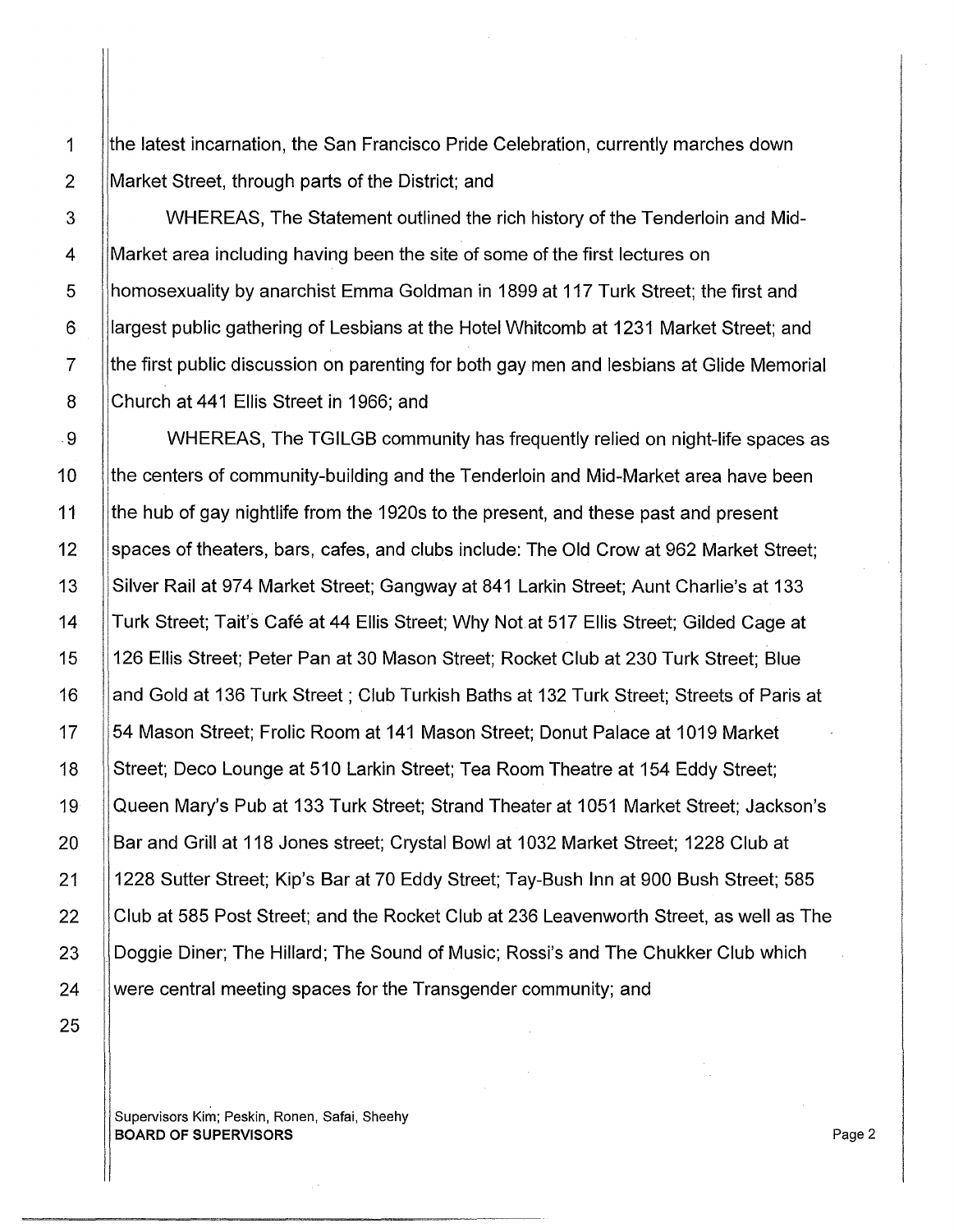1 WHEREAS, The Tenderloin and Mid-Market area was the site of literary 2 inspiration and freedom, and also hosted the Adonis bookstore at 348 Ellis Street as 3 **or Separn is a set one of the first gay bookstores in the nation; and** 

4  $\parallel$  WHEREAS. The Tenderloin and Mid-Market area became a nucleus of social 5 Services directed at TGILGB people including the Tenderloin Clinic at 251 Hyde Street, 6 which provided services to gay San Franciscans in the 1980s, the Tenderloin AIDS 7 Network at 200 Golden Gate Avenue, and the Janus Information Facility at 681 Ellis 8 Street, which supported Female to Male ("FTM") medical transitions; the National 9 Transsexual Counseling Unit on Golden Gate between Leavenworth and Jones, which 10 | | operated the first peer-run drop in trans counseling service in the world, funded by 11 **Transgender industrialist and philanthropist Reed Erickson; the Helping Hands Center,** 12 home to Gay Activist Alliance, Lavender Panthers, and various trans centers social 13 Services for neighborhood residents; Glide Memorial Methodist Church, who ministered 14 **the LGBT people, particularly youth, and were many important organization and efforts** 15 were founded including: the queer street youth organization Vanguard; the first 16 Transgender support group called Conversion Our Goal; the organization that became 17 | the Central City Anti-Poverty District; the first Christian ecumenical organization to 18 **Address LGBT issues called The Council on the Religion and the Homosexual; Citizen's** 19 Watch, a queer-led police-monitoring group; as well as the offices of Del Martin and 20 || Phyllis Lyon; and

21 | WHEREAS, Many TGILGB persons, specifically Transgender and Gender-22 Variant individuals, faced and continue to face discrimination in accessing housing, and 23 Ithe Tenderloin was and is a refuge, specifically SRO (Residential Hotels) housing stock 24  $\parallel$  such as the El Rosa Hotel at 166 Turk Street; The Camelot Hotel on Turk; The Hyland 25 Hotel at 101 Taylor: The Bijou at Turk and Mason and The Ambassador Hotel, that in the1960s rented to Transgender women; and

Supervisors Kim; Peskin, Ronen, Safai, Sheehy BOARD OF SUPERVISORS AND RESOLUTION OF SUPERVISORS AND RESOLUTION OF SUPERVISORS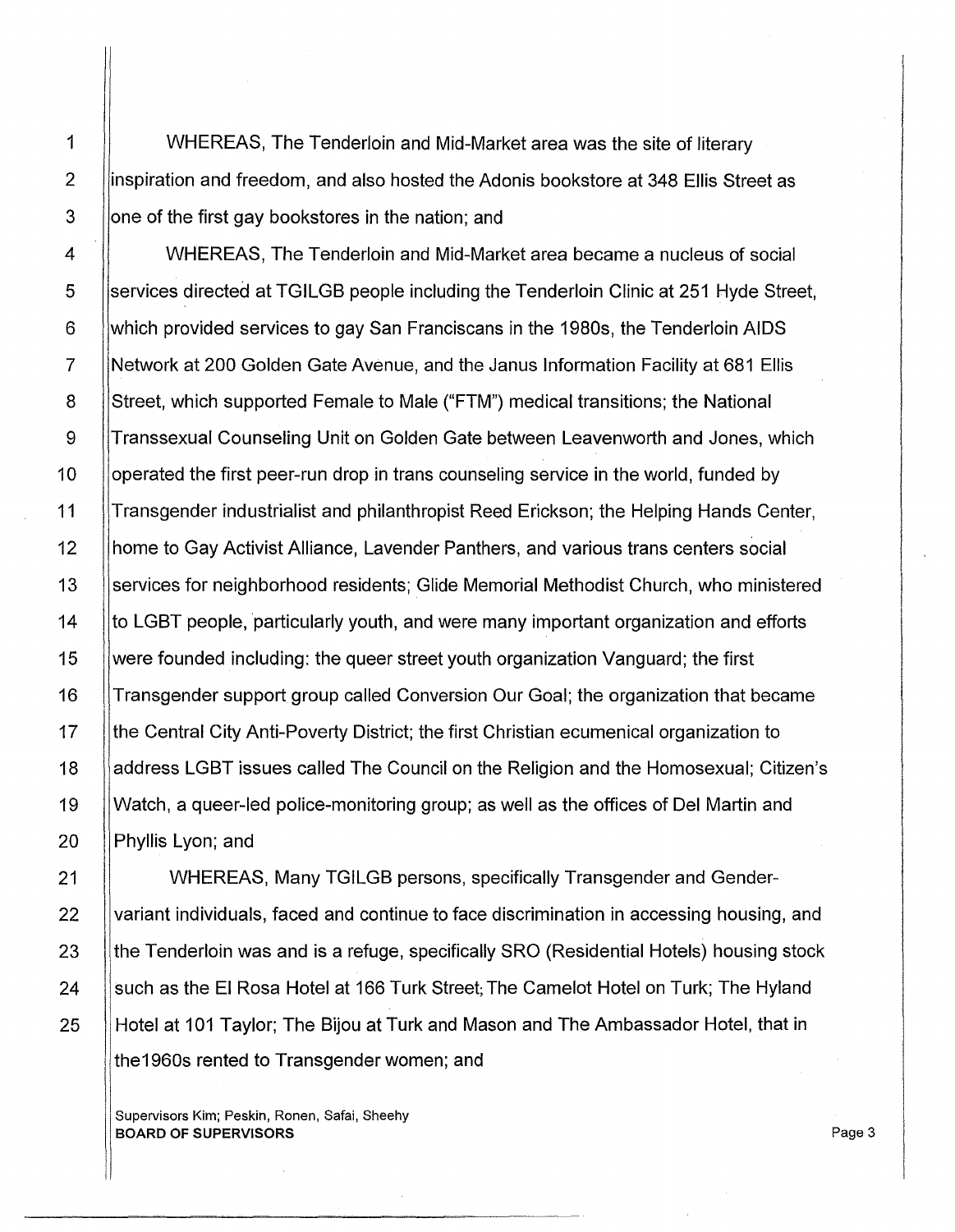1 WHEREAS, Today there is a vibrant TGILGB community, in the Tenderloin and 2 Mid-Market area, and in specific Transgender women, who consider the Tenderloin the  $3$  ||last place of refuge; and

4 | WHEREAS, According to the 2015 San Francisco Homeless Point-In-Time Count 5 ||Report and Survey, 29% of all homeless people are TGILGB, many of whom are on the  $6$  ||streets in and around the District and transition into low-income hotels in the District;  $7$   $\parallel$  and

8 | WHEREAS, The Trump administration has a complete disregard for the lives and 9 Safety of the TGILGB community, and in particular Transgender women, and has 10 Ilrecently instructed the Department of Justice and the Department of Education to 11 withdraw guidance to schools receiving federal funds to interpret Title IX as a protection 12 ||against discrimination based on gender identity and expression; and

**WHEREAS, While the Board wishes to memorialize the whole history of the Tenderloin and Mid-Market area, acknowledging the District within the aforementioned** 15 boundaries seeks to create a vibrant, safe, and supportive neighborhood for the Transgender community particularly trans women of color; now, therefore, be it

17 | RESOLVED, That the Board of Supervisors of the City and County of San 18 Francisco establishes the District to preserve and further develop the Tenderloin and 19 Mid-Market area's past, present, and future manifestation of TGILGB communities and 20 **resources, recognize the historical and present contributions of the community and** 21 neighborhood, and to specifically stabilize TGILGB residents and their housing, artists 22 and performing arts institutions, businesses and community-serving institutions; and, be

24 **FURTHER RESOLVED, That the Board of Supervisors urges the Planning** 25 Department along with the Office of Economic Workforce Development, to establish a District working group consisting of members of the community representing the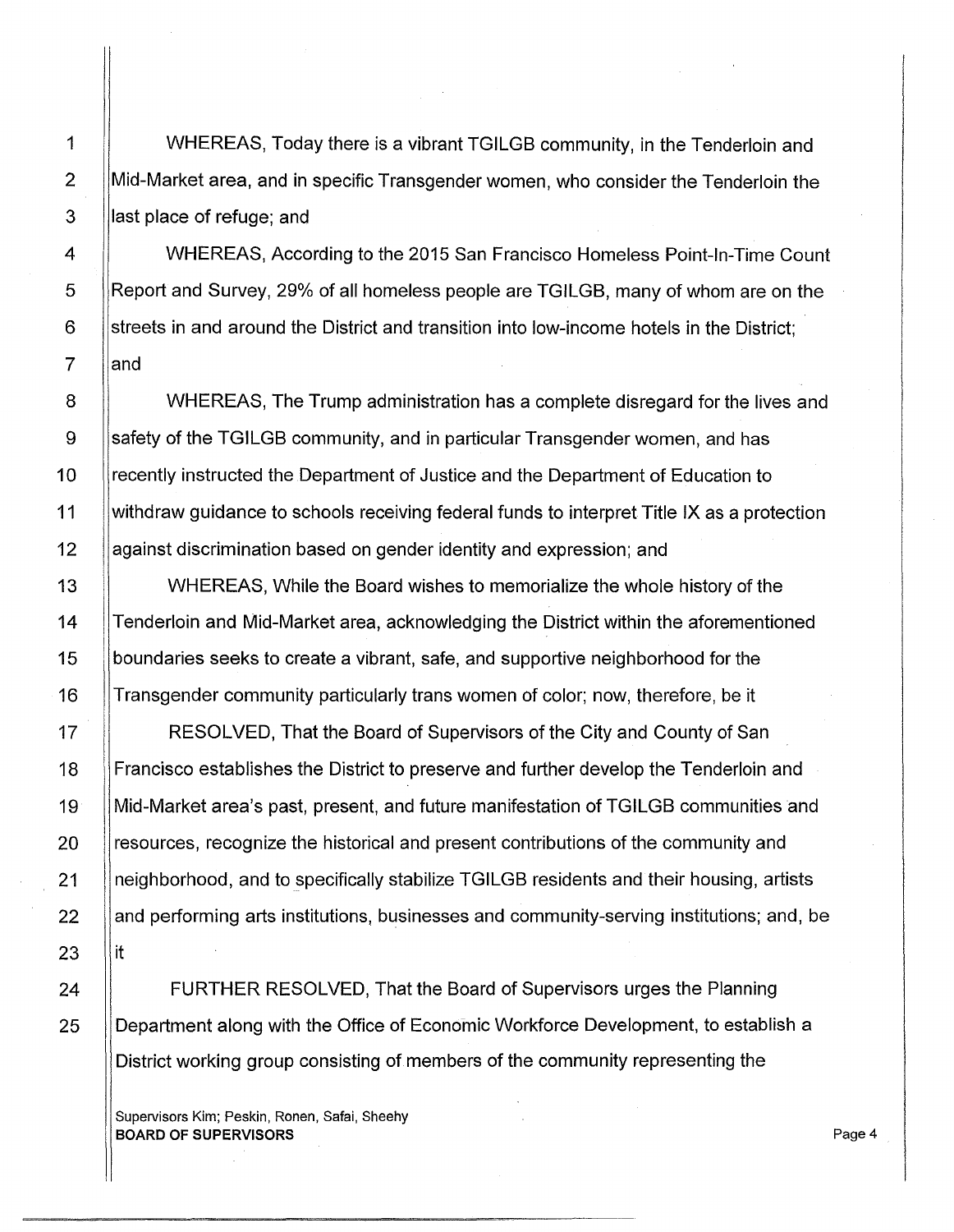1 following sectors: residents, historical preservationists, arts and cultural workers, small 2 business owners and employees, club promoters and nightlife experts, housing and 3 Iltenant advocates, TGILGB advocates, land use, social and health services, and City 4 **department and other local agency staff**, to develop a strategic implementation plan to 5 set policies that promote community development and stabilization, and increase the 6 | presence and visibility of the District; and, be it

7 **FURTHER RESOLVED, That other City departments and other bodies may be** 8 let all requested to be part of the strategic planning of the District, including but not limited to: 9 ||the Historic Preservation Commission; Mayor's Office of Housing and Community 10 ||Development; Department of Public Health; Department of Homelessness and 11 Supportive Housing; Small Business Commission; Arts Commission; Department of 12 Human Services; Department of Aging and Adult Services; Department of Children, 13 Youth and their Families; Office of Community Investment and Infrastructure; 14 Department of Building Inspection, Department of Public Works; Entertainment 15 Commission, and Recreation and Park Department, and, be it

16 FURTHER RESOLVED, That the Board urges that the strategic plan for the 17 Compton's Transgender Cultural District be developed by the working group in 18 Conjunction from the above listed government bodies and be submitted to the Planning 19 Commission and Board of Supervisors within eight months of adoption of this 20 **Resolution**; and, be it

21 **FURTHER RESOLVED, That the Board commends the effort of the TGILGB** 22 Community in working towards the creation of the Compton's Cultural District that will 23  $\parallel$  contribute to the well-being of the TGILGB community in the City and County of San 24 | Francisco.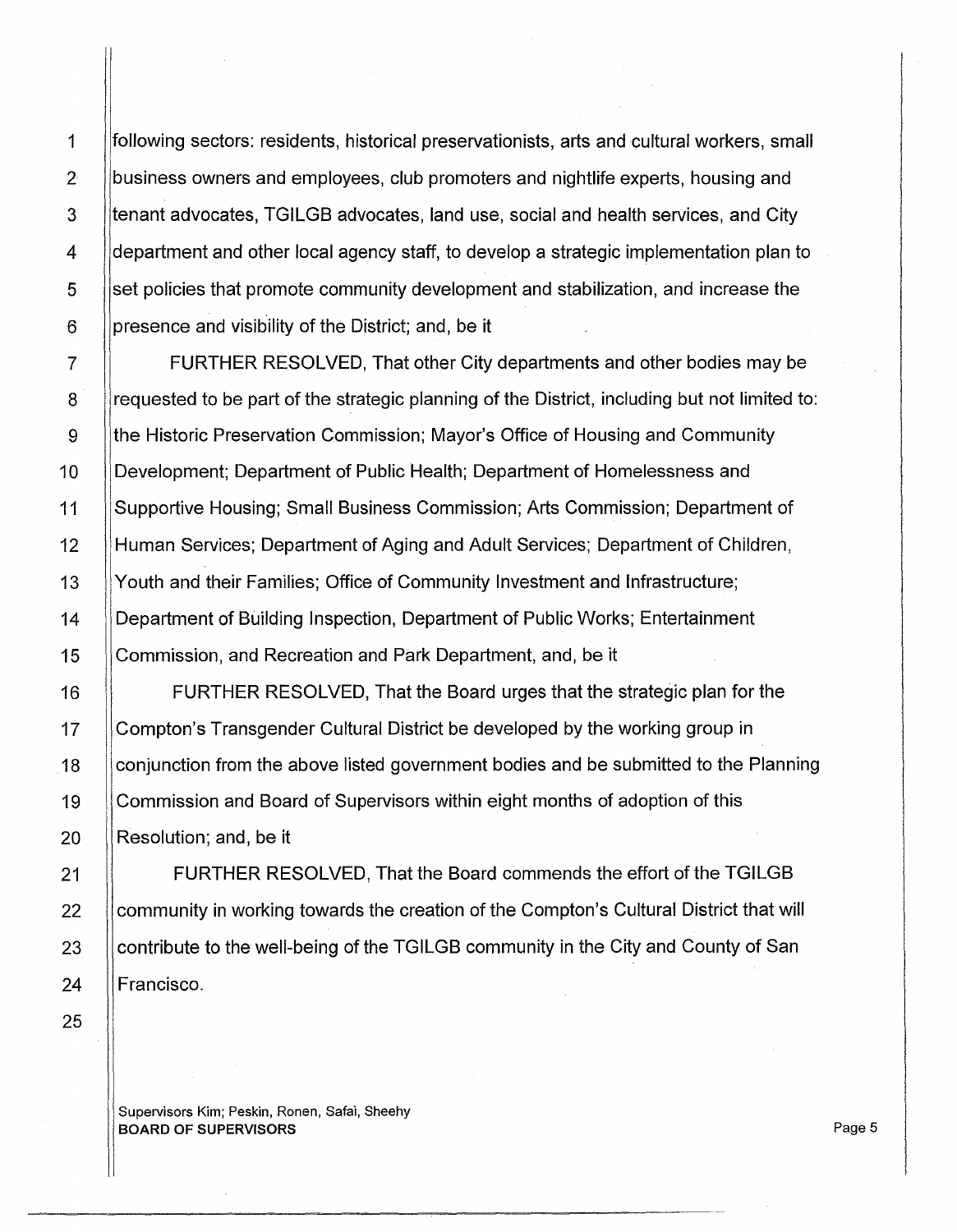BOARD of SUPERVISORS



City Hall 1 Dr. Carlton B. Goodlett Place, Room 244 San Francisco 94102-4689 Tel. No. 554-5184 Fax No. 554-5163 TDD/TTY No. 554-5227

### **MEMORANDUM**

TO: John Rahaim, Director, Planning Department Sheryl Evans Davis, Director, Human Rights Commission Todd Rufo, Director, Office of Economic and Workforce Development Jonas lonin, Commission Secretary, Historic Preservation Commission Olson Lee, Director, Mayor's Office of Housing and Community Development Barbara A. Garcia, Director, Department of Public Health Jeff Kositsky, Director, Department of Homelessness and Supportive Housing Shireen Mcspadden, Executive Director, Aging and Adult Services Commission Regina Dick-Endrizzi, Director, Small Business Commission Tom DeCaigny, Director of Cultural Affairs, Arts Commission Susan Pontious, Director of Public Art Program, Arts Commission Trent Rhorer, Executive Director, Human Services Agency Maria Su, Director, Department of Children, Youth and Their Families Nadia Sesay, Interim Executive Director, Office of Community Investment and Infrastructure Tom Hui, Director, Department of Building Inspection Mohammed Nuru, Director, Public Works Jocelyn Kane, Executive Director, Entertainment Commission Phil Ginsburg, General Manager, Recreation and Parks Department FROM: N Alisa Somera, Legislative Deputy Director Land Use and Transportation Committee

DATE: May 3, 2017

#### SUBJECT: LEGISLATION INTRODUCED

The Board of Supervisors' Land Use and Transportation Committee has received the following **substitute** legislation, introduced by Supervisor Kim on April 25, 2017:

#### **File No. 170131-2**

**Resolution establishing the Compton's Transgender Cultural District with the intent of commemorating historical sites, preserving existing spaces, and planning for vibrant communities that are Transgender, Gender-variant, lntersex, Lesbian, Gay, and Bisexual affirming.** 

If you have comments or reports to be included with the file, please forward them to me at the Board of Supervisors, City Hall, Room 244, 1 Dr. Carlton B. Goodlett Place, San Francisco, CA 94102 or by email at: alisa.somera@sfgov.org.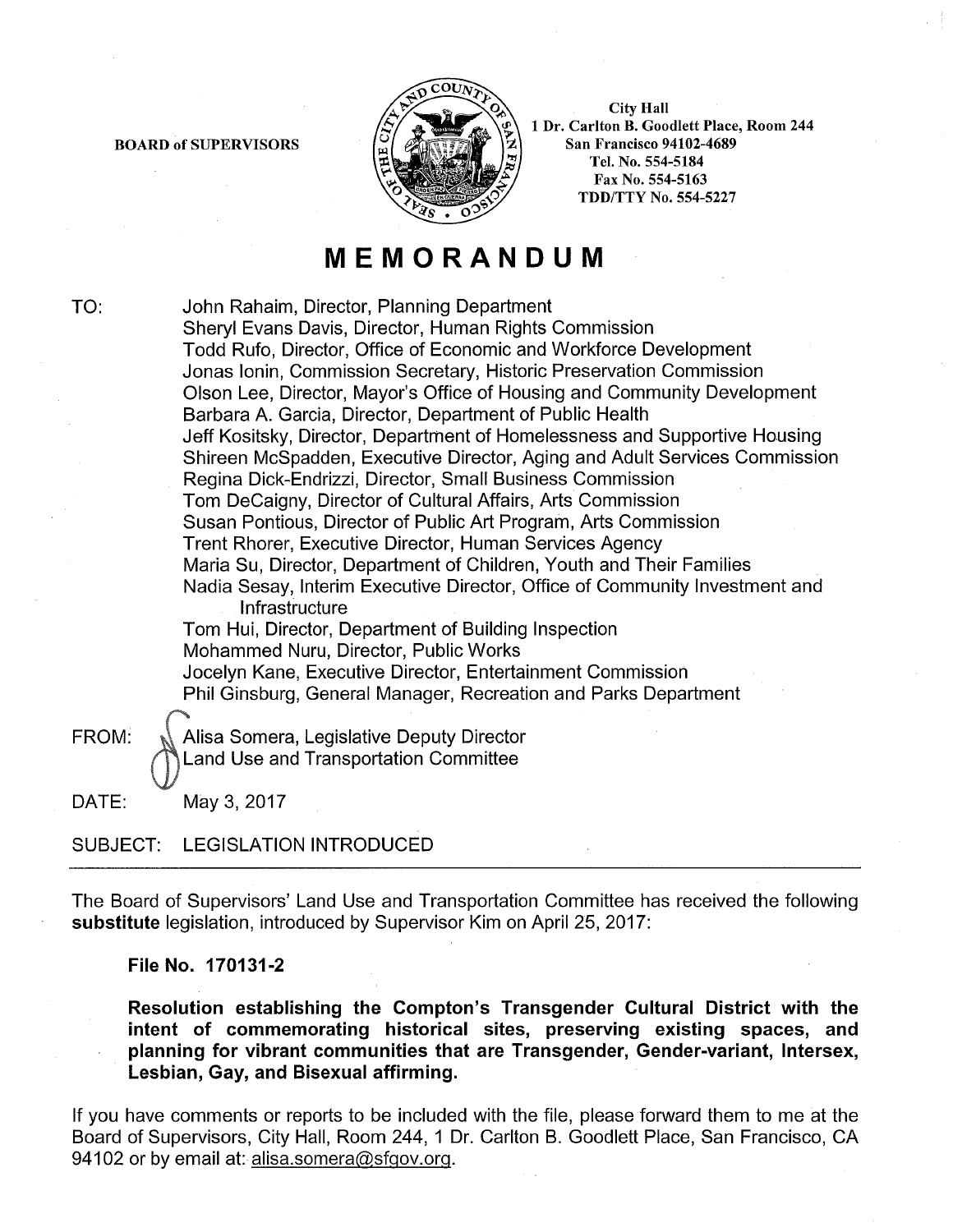c: Scott Sanchez, Planning Department I Historic Preservation Commission Lisa Gibson, Planning Department / Historic Preservation Commission AnMarie Rodgers, Planning Department / Historic Preservation Commission Aaron Starr, Planning Department Joy Navarrete, Planning Department / Historic Preservation Commission Jeanie Poling, Planning Department Ken Rich, Office of Economic and Workforce Development Lisa Pagan, Office of Economic and Workforce Development John Rahaim, Historic Preservation Commission Tim Frye, Historic Preservation Commission Andrea Ruiz-Esquide, Historic Preservation Commission Georgia Powell, Historic Preservation Commission Eugene Flannery, Mayor's Office of Housing and Community Development Kate Hartley, Mayor's Office of Housing and Community Development Greg Wagner, Department of Public Health Colleen Chawla, Department of Public Health Bridget Badasow, Aging and Adult Services Commission Menaka Mahajan, Small Business Commission Rebekah Krell, Arts Commission Sharon Page Ritchie, Arts Commission Krista Ballard, Human Services Agency William Strawn, Department of Building Inspection Carolyn Jayin, Department of Building Inspection Frank Lee, Public Works John Thomas, Public Works Lena Liu, Public Works Crystal Stewart, Entertainment Commission Sarah Madland, Recreation and Parks Department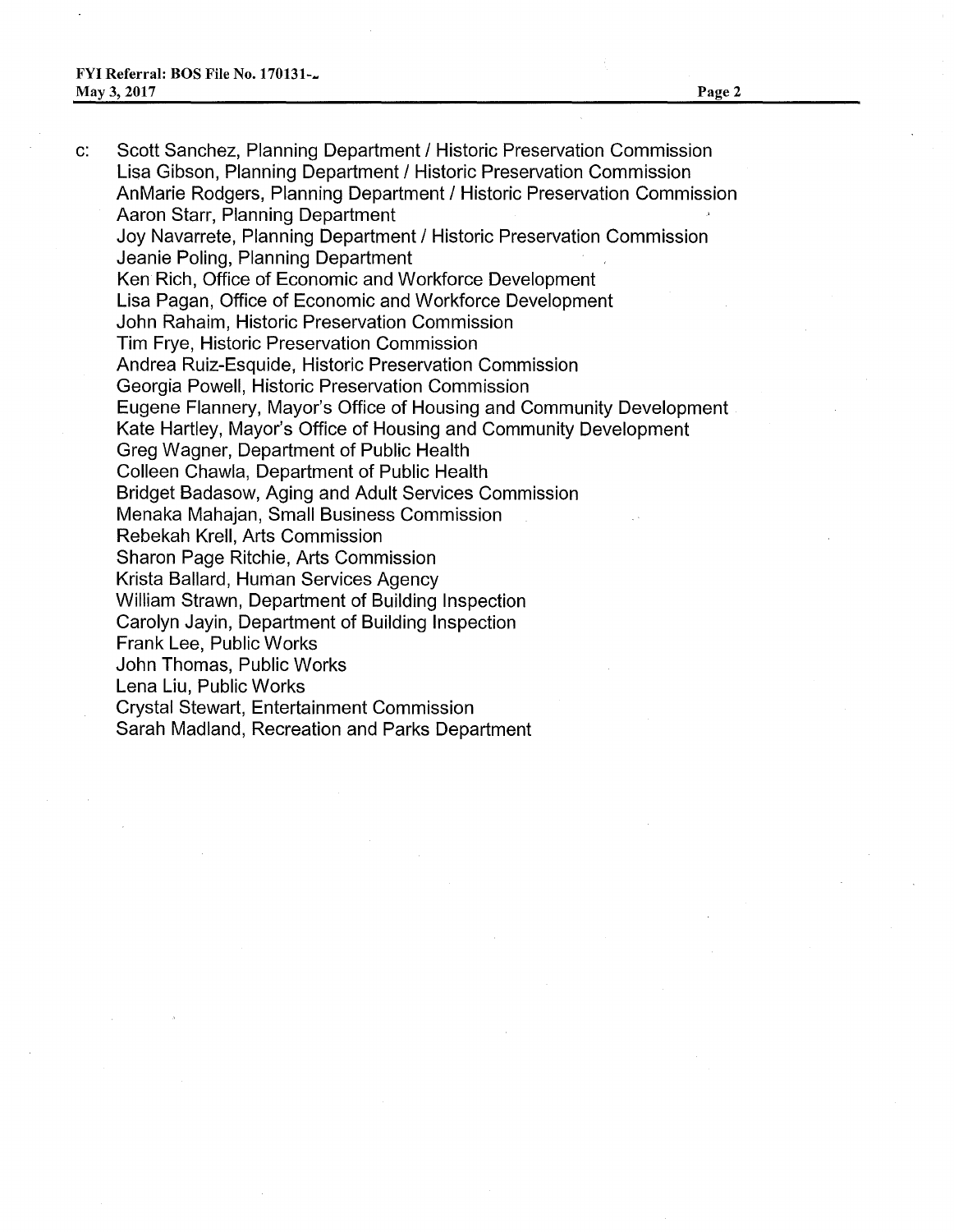BOARD of SUPERVISORS



City Hall 1 Dr. Carlton B. Goodlett Place, Room 244 San Francisco 94102-4689 Tel. No. 554-5184 Fax No. 554-5163 TDD/TTY No. 554-5227

## **MEMORANDUM**

TO: John Rahaim, Director, Planning Department Sheryl Evans Davis, Director, Human Rights Commission Todd Rufo, Director, Office of Economic and Workforce Development Jonas lonin, Commission Secretary, Historic Preservation Commission Olson Lee, Director, Mayor's Office of Housing and Community Development Barbara A. Garcia, Director, Department of Public Health Jeff Kositsky, Director, Department of Homelessness and Supportive **Housing** Shireen Mcspadden, Executive Director, Aging and Adult Services Commission Regina Dick-Endrizzi, Director, Small Business Commission Tom DeCaigny, Director of Cultural Affairs, Arts Commission Susan Pontious, Director of Public Art Program, Arts Commission Trent Rhorer, Executive Director, Human Services Agency Maria Su, Director, Department of Children, Youth and Their Families Nadia Sesay, Interim Executive Director, Office of Community Investment and Infrastructure Tom Hui, Director, Department of Building Inspection Mohammed Nuru, Director, Public Works Jocelyn Kane, Executive Director, Entertainment Commission Phil Ginsburg, General Manager, Recreation and Parks Department

FROM:  $\sqrt{\frac{V}{W}}$  Alisa Somera, Legislative Deputy Director Land Use and Transportation Committee

DATE: February 6, 2017

#### SUBJECT: LEGISLATION INTRODUCED

The Board of Supervisors' Land Use and Transportation Committee has received the following proposed legislation, introduced by Supervisor Kim on January 31, 2017:

#### **File No. 170131**

**Resolution establishing the Compton's Cultural District with the intent of**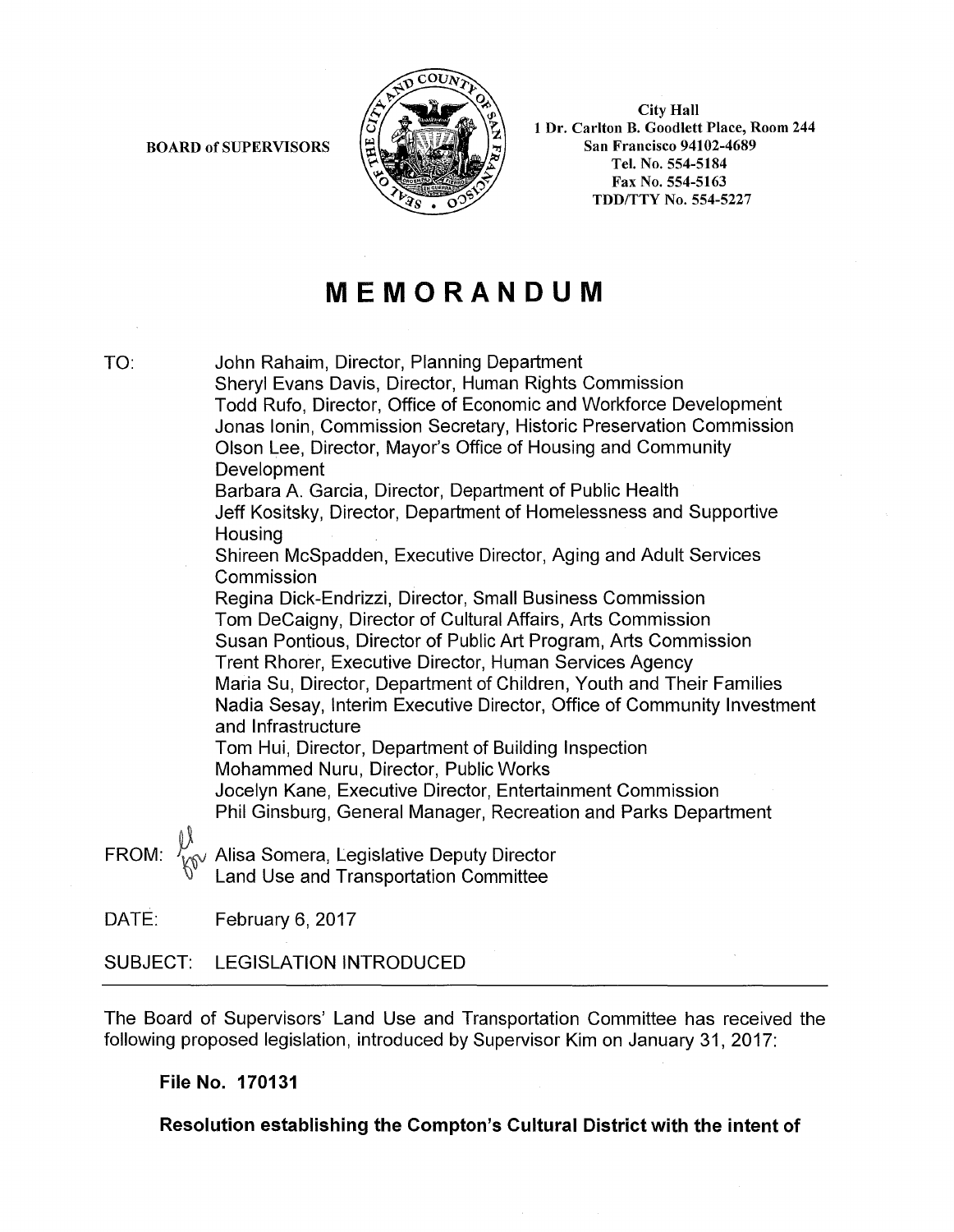**commemorating historical sites, preserving existing spaces, and planning for vibrant communities that are TGILGB (Transgender, Gender-variant, lntersex, Lesbian, Gay, and Bisexual) affirming.** 

If you have comments or reports to be included with the file, please forward them to me at the Board of Supervisors, City Hall, Room 244, 1 Dr. Carlton B. Goodlett Place, San Francisco, CA 94102 or by email at: alisa.somera@sfgov.org.

c: Scott Sanchez, Planning Department I Historic Preservation Commission Lisa Gibson, Planning Department I Historic Preservation Commission AnMarie Rodgers, Planning Department / Historic Preservation Commission Aaron Starr, Planning Department Joy Navarrete, Planning Department / Historic Preservation Commission Jeanie Poling, Planning Department Ken Rich, Office of Economic and Workforce Development Lisa Pagan, Office of Economic and Workforce Development John Rahaim, Historic Preservation Commission Tim Frye, Historic Preservation Commission Andrea Ruiz-Esquide, Historic Preservation Commission Georgia Powell, Historic Preservation Commission Eugene Flannery, Mayor's Office of Housing and Community Development Kate Hartley, Mayor's Office of Housing and Community Development Greg Wagner, Department of Public Health Colleen Chawla, Department of Public Health Bridget Badasow, Aging and Adult Services Commission Menaka Mahajan, Small Business Commission Rebekah Krell, Arts Commission Sharon Page Ritchie, Arts Commission Krista Ballard, Human Services Agency William Strawn, Department of Building Inspection Carolyn Jayin, Department of Building Inspection Frank Lee, Public Works John Thomas, Public Works Lena Liu, Public Works Crystal Stewart, Entertainment Commission Sarah Madland, Recreation and Parks Department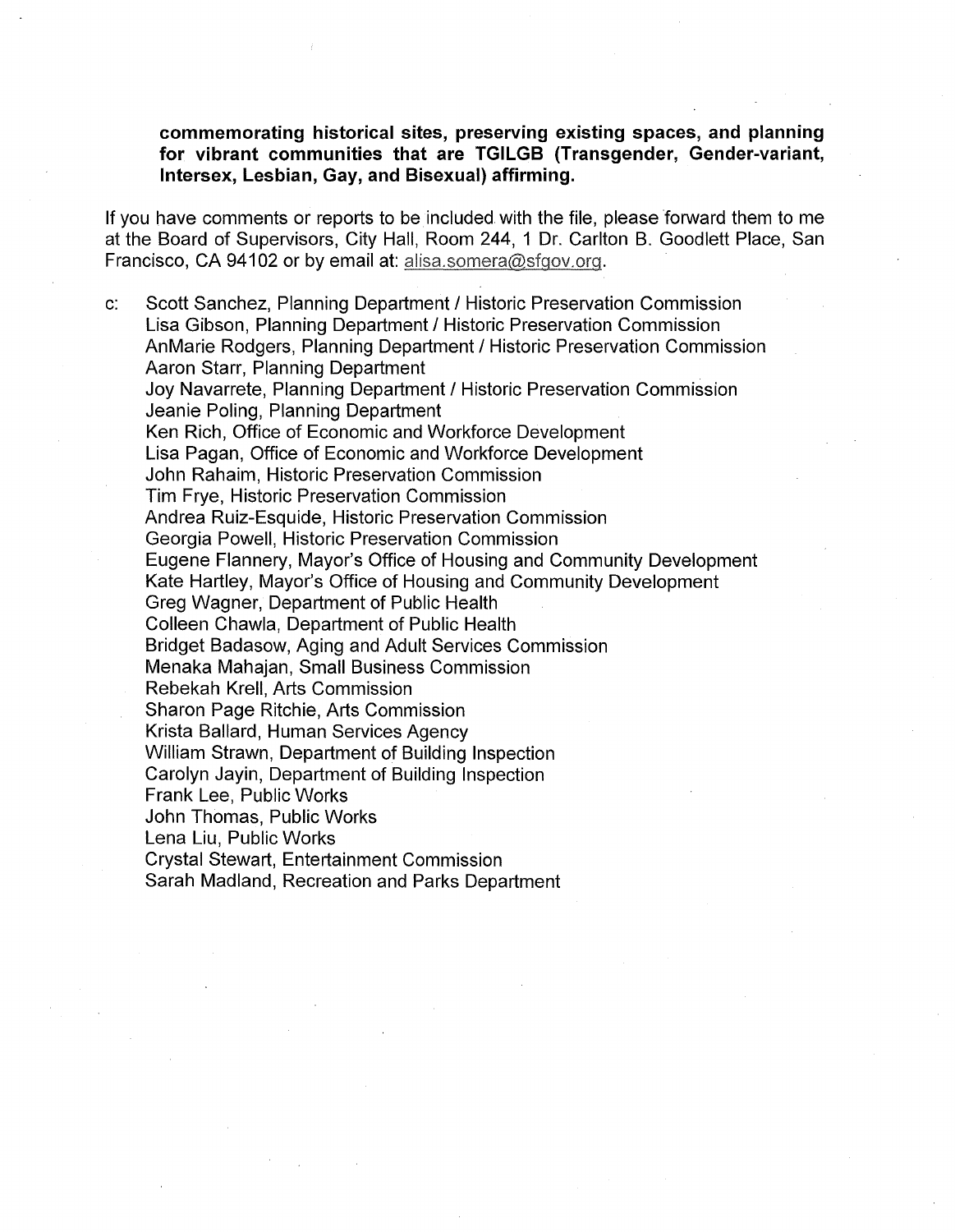| <b>Print Form</b>                                                                                  |                                                                   |
|----------------------------------------------------------------------------------------------------|-------------------------------------------------------------------|
| <b>Introduction Form</b><br>By a Member of the Board of Supervisors or the Mayor <sup>S</sup>      | 5025                                                              |
| I hereby submit the following item for introduction (select only one):                             | 2017 APR 25 - PM 1<br>$\rightarrow$ Time stamp<br>or meeting date |
| $\Box$                                                                                             | <b>BY</b>                                                         |
| 1. For reference to Committee. (An Ordinance, Resolution, Motion, or Charter Amendment)            |                                                                   |
| 2. Request for next printed agenda Without Reference to Committee.<br>L.                           |                                                                   |
| 3. Request for hearing on a subject matter at Committee.                                           |                                                                   |
| 4. Request for letter beginning "Supervisor"                                                       | inquires"                                                         |
| 5. City Attorney request.                                                                          |                                                                   |
| 6. Call File No.<br>from Committee.                                                                |                                                                   |
| 7. Budget Analyst request (attach written motion).                                                 |                                                                   |
| ⊠<br>8. Substitute Legislation File No. 170131                                                     |                                                                   |
| 9. Reactivate File No.                                                                             |                                                                   |
| 10. Question(s) submitted for Mayoral Appearance before the BOS on<br>$\mathcal{L}$                |                                                                   |
| Please check the appropriate boxes. The proposed legislation should be forwarded to the following: |                                                                   |
| <b>Small Business Commission</b><br>Youth Commission                                               | Ethics Commission                                                 |
| <b>Planning Commission</b><br>$\Box$                                                               | <b>Building Inspection Commission</b>                             |
| Note: For the Imperative Agenda (a resolution not on the printed agenda), use a Imperative Form.   |                                                                   |
| Sponsor(s):                                                                                        |                                                                   |
| Kim                                                                                                |                                                                   |
| Subject:                                                                                           |                                                                   |
| Establishing the Compton's Transgender Cultural District                                           |                                                                   |
| The text is listed below or attached:                                                              |                                                                   |
| Attached.                                                                                          |                                                                   |
| Signature of Sponsoring Supervisor:                                                                |                                                                   |
| For Clerk's Use Only                                                                               |                                                                   |

 $\mathcal{L}^{\pm}$ 

 $\sim$ 

For Clerk's Use Only:

 $\sim 10^{-1}$